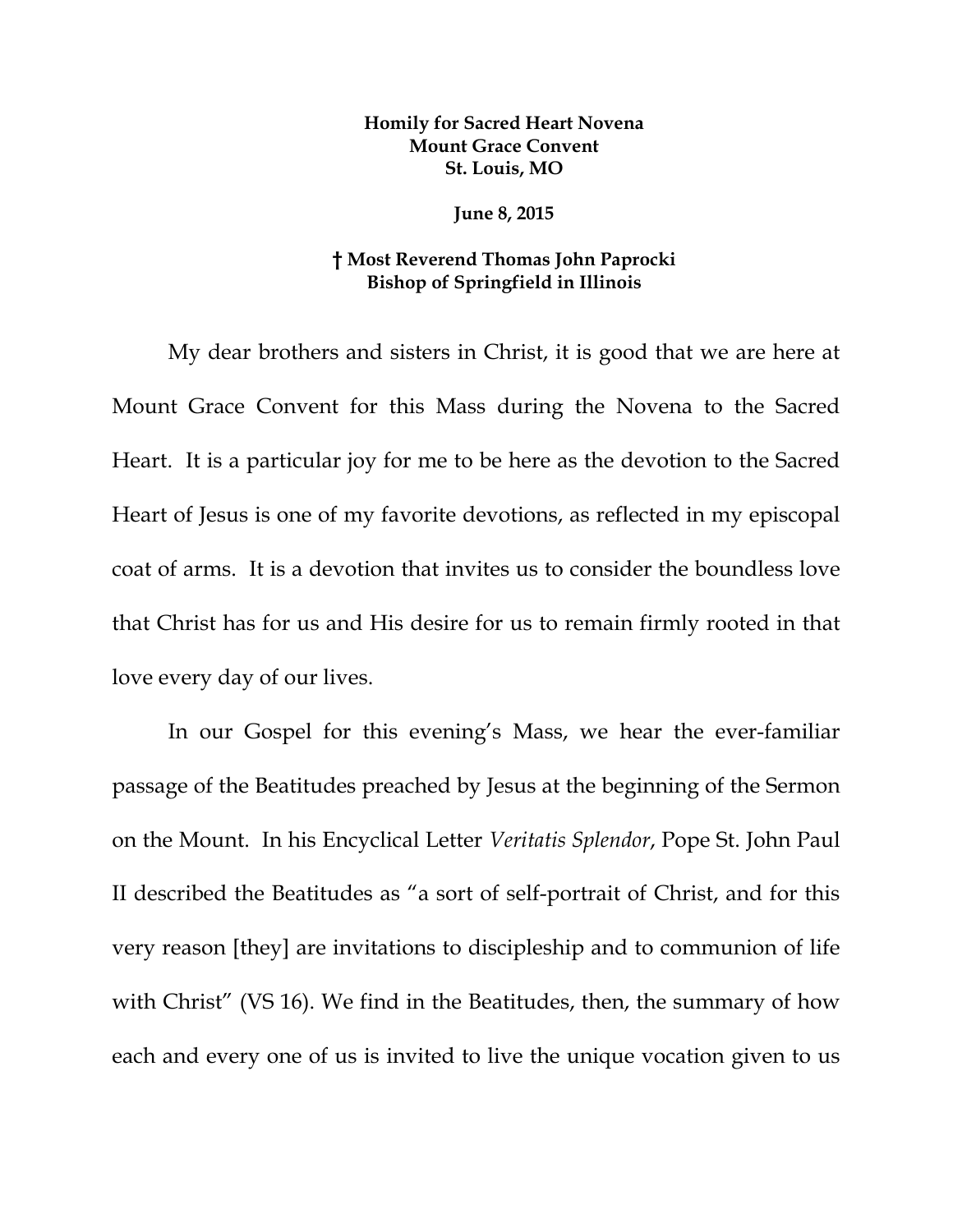by God. Following them leads us to the goal of the Christian life: seeing God face to face in the glory of Heaven.

In the sixth Beatitude, Jesus tells us that in order to enjoy this beatific vision, we must be "pure of heart" (Matthew 5:8). Purity of heart is something that all Christians will struggle with, regardless of their level of holiness. This is due to the fact that even though Original Sin was removed from our souls on the day of our Baptism, the effects of Original Sin remain in the form of concupiscence. Concupiscence is the tendency toward evil and sin, although in itself it does not constitute sin. We still engage the gift of our free will in either assenting to or rejecting those temptations as they arise in our hearts.

To achieve purity of heart is to constantly battle against these temptations that lead us away from God. Rejecting those temptations leads us to gaze upon God as the one source of true happiness in this life and in the life to come. To give in to those temptations is to seek our happiness in something other than God, and so gaze upon the things of this world and away from God.

Even the greatest saints struggled against the challenges of concupiscence, so it should not discourage us to know that we will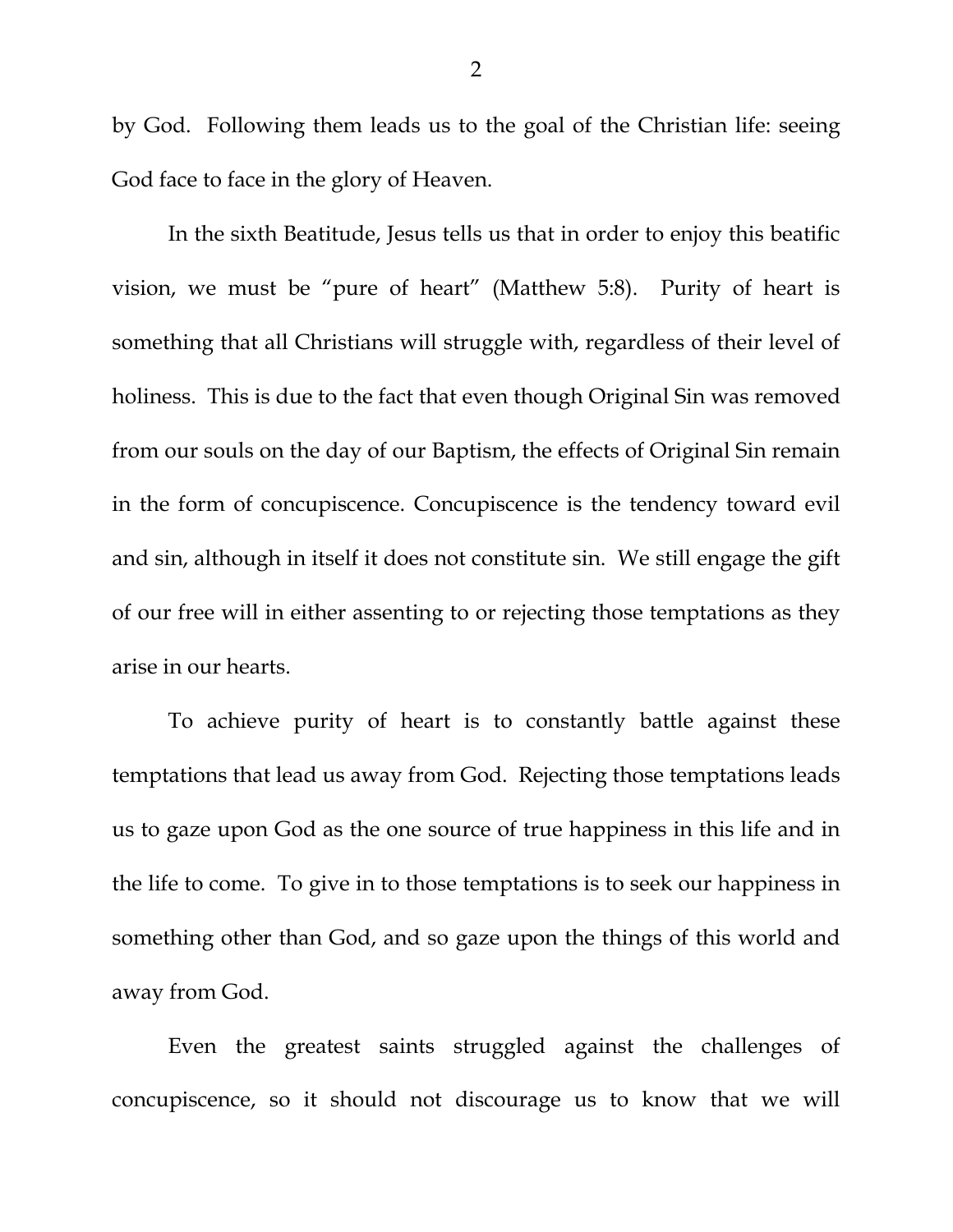continue to struggle with this throughout our lives. We are called to have faith that God will give us the grace necessary to overcome those trials. St. Paul explains this beautifully when he writes that "God is faithful and will not let you be tried beyond your strength; but with the trial He will also provide a way out, so that you may be able to bear it" (1 Cor 10:13).

The image of the Sacred Heart shows a heart surrounded by flames, indicating the intensity of His love for each of His children. It is out of that love that He provides the assistance that we need in order to be victorious in having the impurities of our human hearts burned away. This process is not always pleasant, but the reward, that of seeing God face to face for eternity, is worth it, and so we should embrace it with faith in His help, hope in His reward, and love in His presence.

The devotion to the Sacred Heart also invites us to look beyond ourselves to the struggles of others. If we were to focus only on our individual efforts of purifying our hearts, we would be missing the larger message of this great devotion. In one of the revelations that St. Margaret Mary experienced, Jesus spoke the following words:

Behold the Heart which has so loved men that is has spared nothing, even to exhausting and consuming Itself, in order to testify Its love;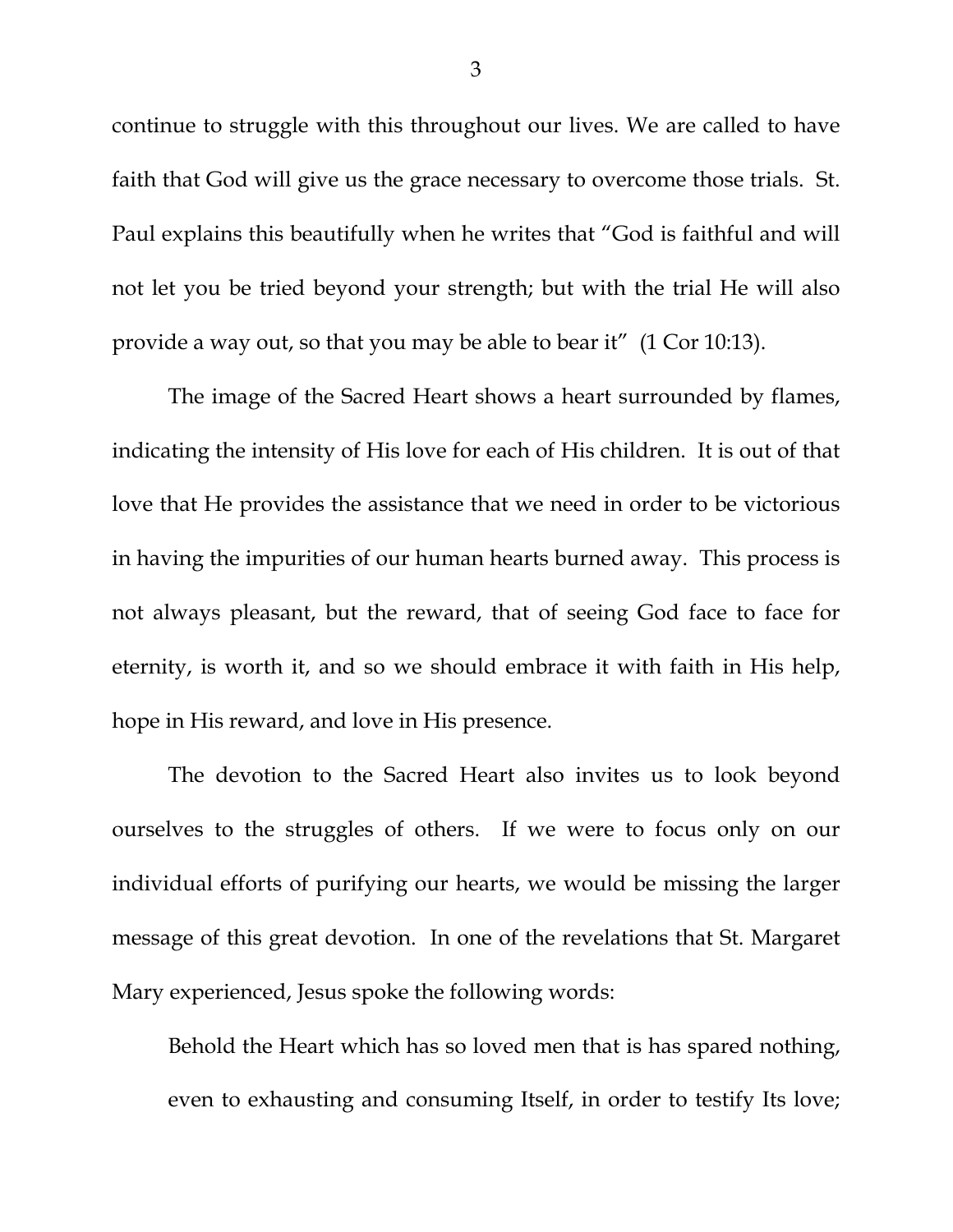and in return, I receive from the greater part only ingratitude, by their irreverence and sacrilege, and by the coldness and contempt they have for Me in this Sacrament of Love.

As a result of this rejection of that love, Jesus asked that the faithful make reparation for such acts.

Reparation is an important element of this devotion and it is to be seen in light of our understanding of the Mystical Body of Christ. All of those who have been baptized into Christ are united to the Head, Jesus Christ. As St. Paul reminds us, "if one part suffers, all the parts suffer with it" (1 Cor 12:26). The sins of others should not leave us feeling indifferent, as though they have no bearing on our lives. Instead, we, as members of the Body of Christ, believe that the entire body is weakened as a result of the failings of others. We also believe that there is something that we can do about that, by offering up our prayers and sacrifices for those who weaken the Body of Christ, so that they might experience the conversion necessary to restore what has been damaged by their actions.

Our acts of reparation for sinners are signs of our love for the entire Body of Christ, head and members. We must never give up on anybody, but trust that the fire of God's love is powerful enough to penetrate the